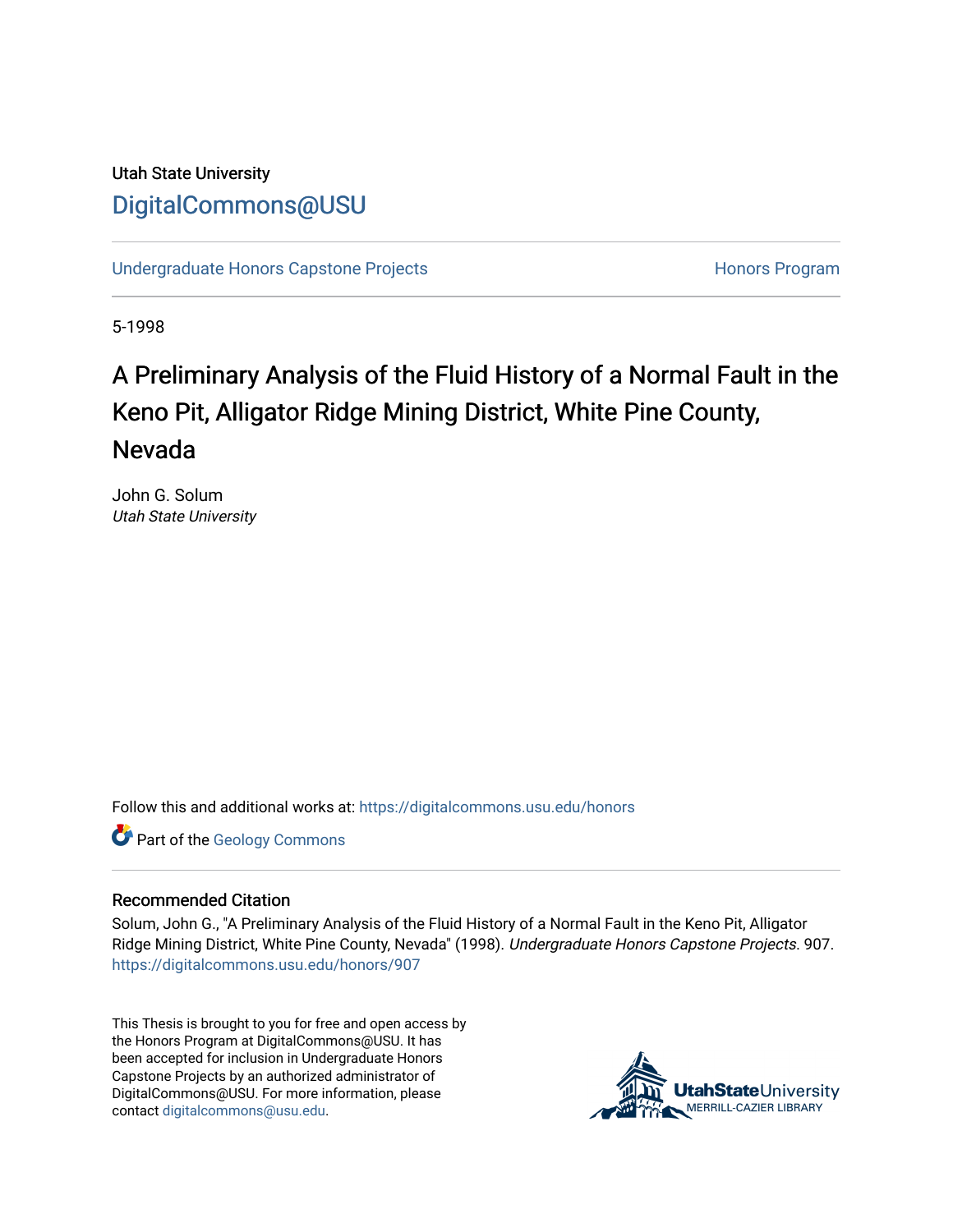A Preliminary Analysis of the Fluid History of a Normal Fault In the Keno Pit, Alligator Ridge Mintng District, White.Pine County, Nevada

> John G. Solum 06/08/98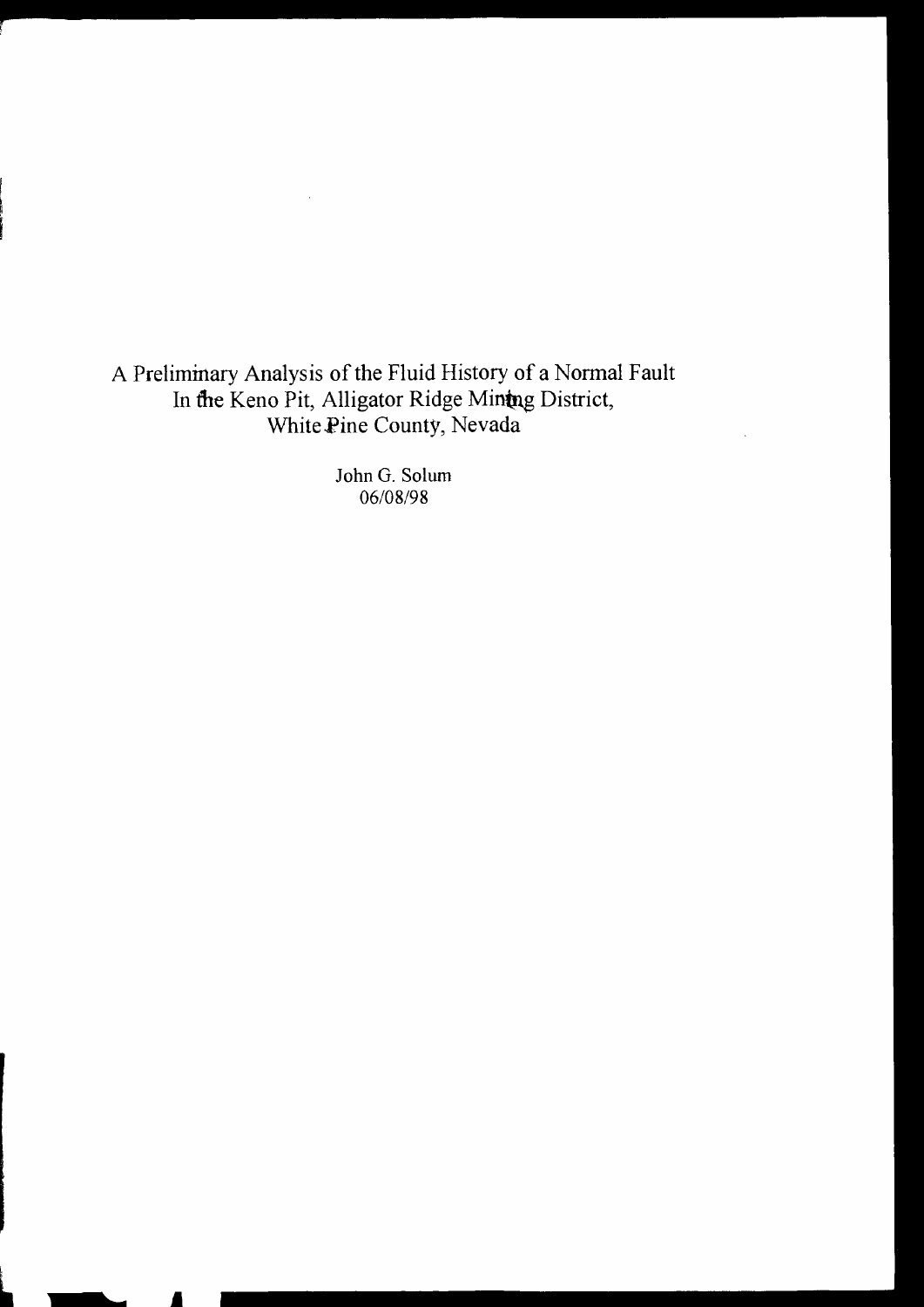The flow of oil along faults only poorly understood. In many cases a fault is the only means of transportation for the oil from its area of deposition to its current location. This assumption is reasonable due to chemical fingerprinting of oil. In some cases the oil in a reservoir and the oil in a fault zone have been analyzed chemically and found to be the same. The problem is this; early in a fault's history it produces a thin layer of finegrained material between its fault surfaces. This condition is not conductive to fluid flow. Therefore another mechanism must have acted on the system to facilitate fluid flow. A likely mechanism is fluid pressure. A likely hypothesis is that when the fluid pressure in a system reaches a critical point, the fault surfaces are forced apart, and fluid can flow along the fault. This continues until the pressure drops below the critical point (due to the removal of the oil that has been removed from the system) and the fault closes. This allows the pressure to build up once again, and so oil flows along the fault in a cyclic fashion.

In the Alligator Ridge Mining District near the Ruby Mountains in White Pine County, Nevada there are several open pit mines. One of these, the Keno pit, has been reclaimed, and is available for study. This pit produced approximately 50,000 ounces of gold. The dominant lithology of the pit is the Devonian Pilot Shale, with minor outcrops of the Devonian Devil's Gate Limestone and Mississippian Chainman Shale. All research was conducted in the Pilot Shale. The Keno Pit is bisected by a north-south striking, east dipping normal fault with more then two hundred feet of vertical displacement. In the southern part of the pit in the footwall of the fault there are many calcite veins. Most of these are associated with subsidiary faults related to the previously mentioned normal fault. Throughout the pit, in the hanging-wall of the fault, there are

 $\mathbf{I}$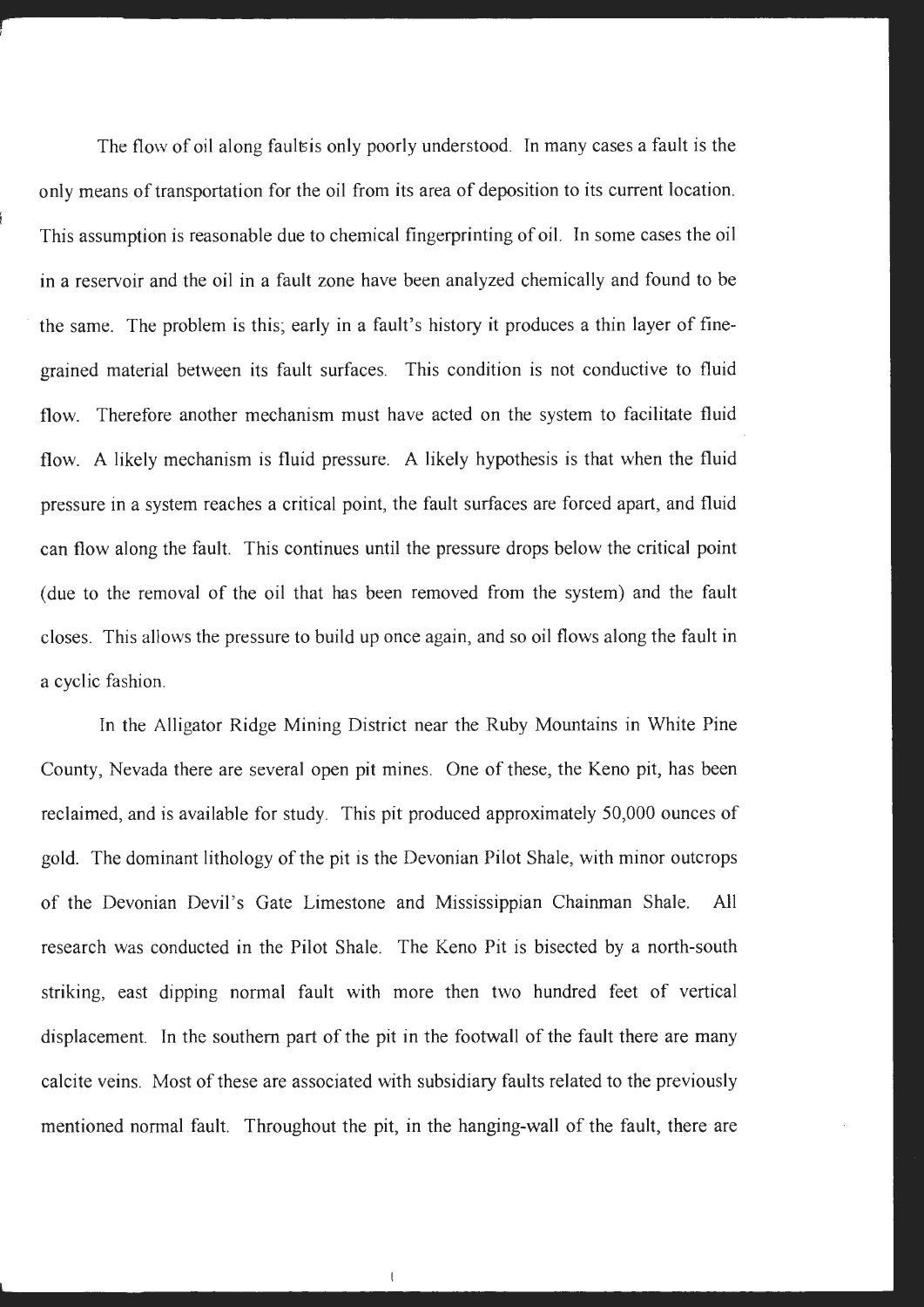several pockets of hydrocarbon-rich rocks. The likely source of these hydrocarbons is oil-rich fluid that moved along the fault zone. In order to test this hypothesis samples from the calcite veins were collected and analyzed using fluid inclusion analysis, x-ray diffraction, optical microscopy, and scanning laser confocal microscopy. The fluid inclusion analysis was of limited usefulness, but did indicate that the veins were deposited in temperatures less than or equal to 150°C. The samples were also analyzed using scanning laser confocal microscopy. In this technique small subsamples were prepared and analyzed. The laser used was a potassium-argon laser that emits light at three wavelengths. The wavelength of interest is 488nm. Light at this wavelength was found to excite oil and cause it to emit light at 515nm. In this manner images of the oil in the samples could be produced. It was later determined that the other materials in the samples, including but not limited to quartz and calcite, fluoresced at 520nm. The results of these analyses will be discussed by sample.

# A1CV4

t

This vein has an average attitude of 169/73/NE, with a variable aperture of 0.5-5.0 cm. It exhibits a very atypical mineralogy, being composed of two distinct minerals. One is calcite, the other is an aluminum hydroxide, indicated by x-ray diffraction. Images derived from confocal microscopy indicate that one mineral is older than the other. The determination of which mineral is older is not yet possible due to further tests, particularly scanning electron microscopy, that are to be run on the samples before thin sections can be made. The oil is associated with the younger episode. One image of A1CV4 shows a grain of the older mineral surrounded by a rim of oil. A possible explanation of this is that when the older mineral was solid, and the younger liquid, the

 $\mathbf{2}$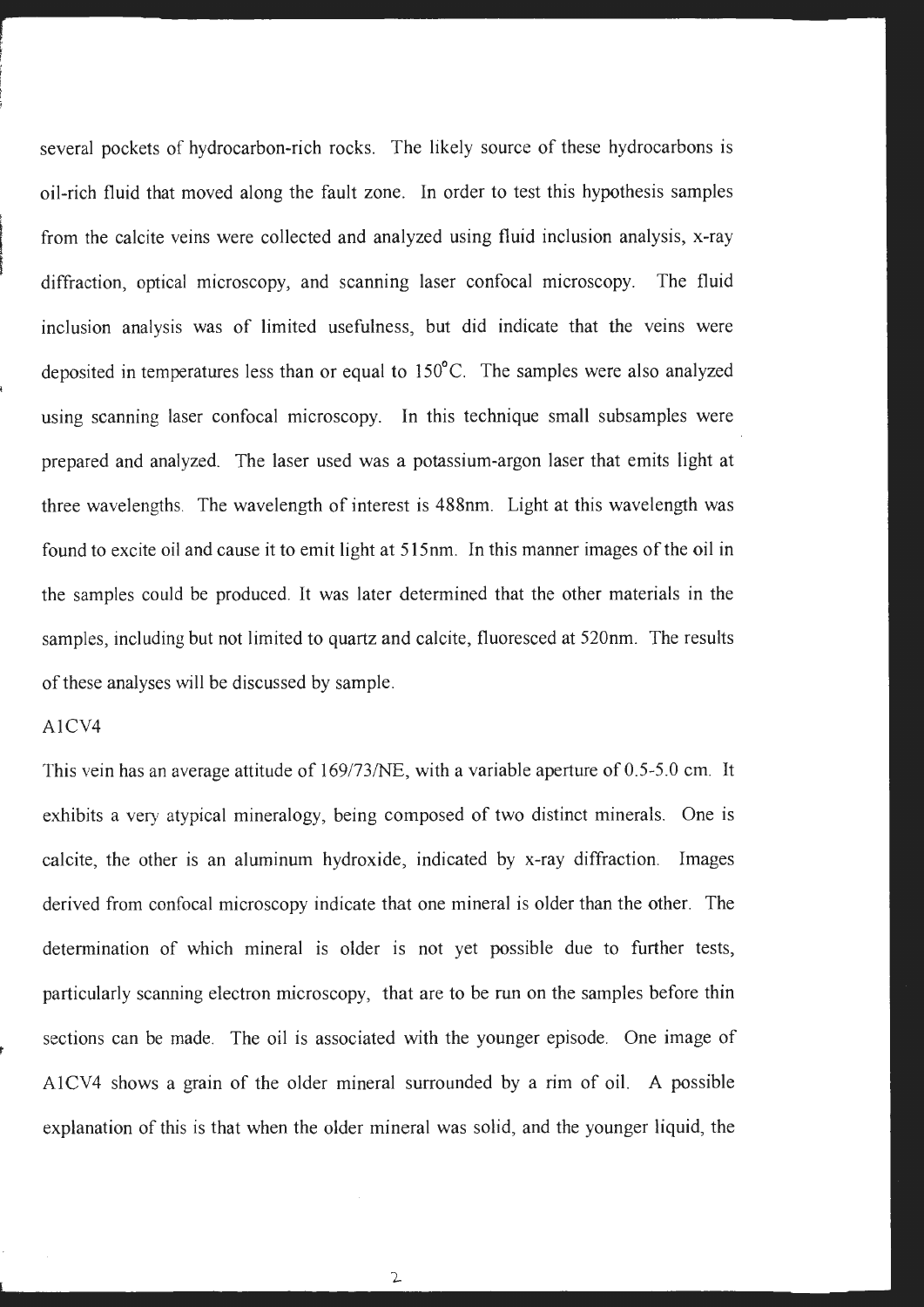oil, which is hydrophobic, attached itself to the older particle. This is precisely what was observed during analysis of an oil collected from another sample. The oil, mixed with water, formed a halo around a sediment grain, when observed with confocal microscopy. f Another explanation is that the older mineral is actually younger, and formed by filling on oil coated void. A problem with this is that the mineral may have had difficulty attaching itself to the void wall due to the oil coating. Optical microscopy will indicate which mineral is older, and therefore which hypothesis is correct.

A young vein cutting across part of the sample was also analyzed. The vein was very found to be very rich in oil, and during emplacement appeared to have tom pieces of material from the surrounding walls. This indicates that the vein was emplaced under high-pressure conditions. The oil did not significantly diffuse into the surrounding material indicating that the material was solid at the time of emplacement.

### A1CV5

l Vein AlCV5 has a maximum aperture of 10cm, and an orientation of 209/85/SE. It is one of the most noticeable veins in that area, but shows no signs of movement. It is composed of three different calcite areas. The oldest is composed of spelayan calcite, and is coarsely grained. The intermediate episode forms the matrix of a breccia, with the clasts composed of fault gouge. This area is rich in anhydrite, with it forming an estimated 30-50% of the matrix. The transition between the intermediate and oldest calcite episodes is gradational. There is no anhydrite in the oldest episode, but the calcite grains are meshed, becoming smaller as the intermediate calcite is approached. The contact between the intermediate and youngest calcite episodes is abrupt. Breccia clasts

 $\frac{1}{\sqrt{2}}$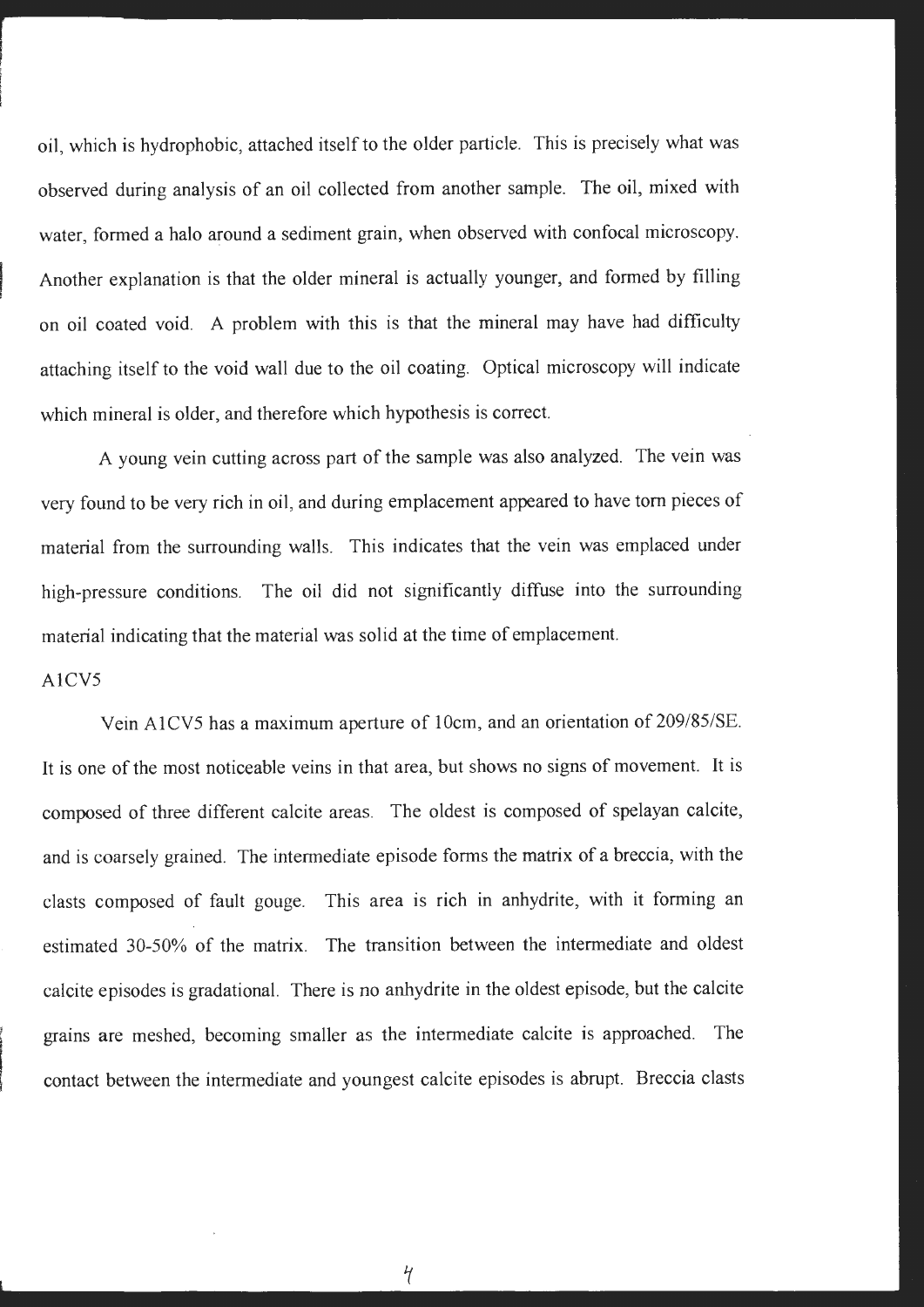and veinlets in the intermediate episode are truncated. The youngest vein is composed of spelayan calcite, with a laminar fabric parallel to the contact with the intermediate vein.

The oldest episode was found to be moderately rich in oil. The oil was randomly distributed. This distribution carried over to the intermediate episode with the exception that this episode was very rich in oil. With that much oil existing in a sample, it is reasonable to expect some sort of pattern to be apparent. The fact that there is none indicates that this episode was deformed after deposition. A problem with this is the fact that the oldest episode shows only minor deformation, and the contact between the two is gradational. Perhaps this indicates the intermediate episode was subject to deformation contemporaneous to deposition. This deformation would have been intense enough to deform the not yet solidified intermediate episode while causing only minor deformation in the oldest episode.

There is a relatively small amount of oil in the youngest calcite episode, and that oil occurs in veins. The analyzed vein showed an internal structure that has not yet been explained. There are definite grains, with random orientations, inside the vein. This texture does not continue into the surrounding material. The oil in the vein diffuses significantly into the country material on one side of the vein, while it only minorly diffuses on the other. This image was produced before it was determined that the other minerals in the sample could be made to fluoresce, and so the structure of the calcite is not apparent. In any case, it is apparent that one side of the vein was more permeable than the other at the time of the emplacement of the oil.

 $\mathcal{S}$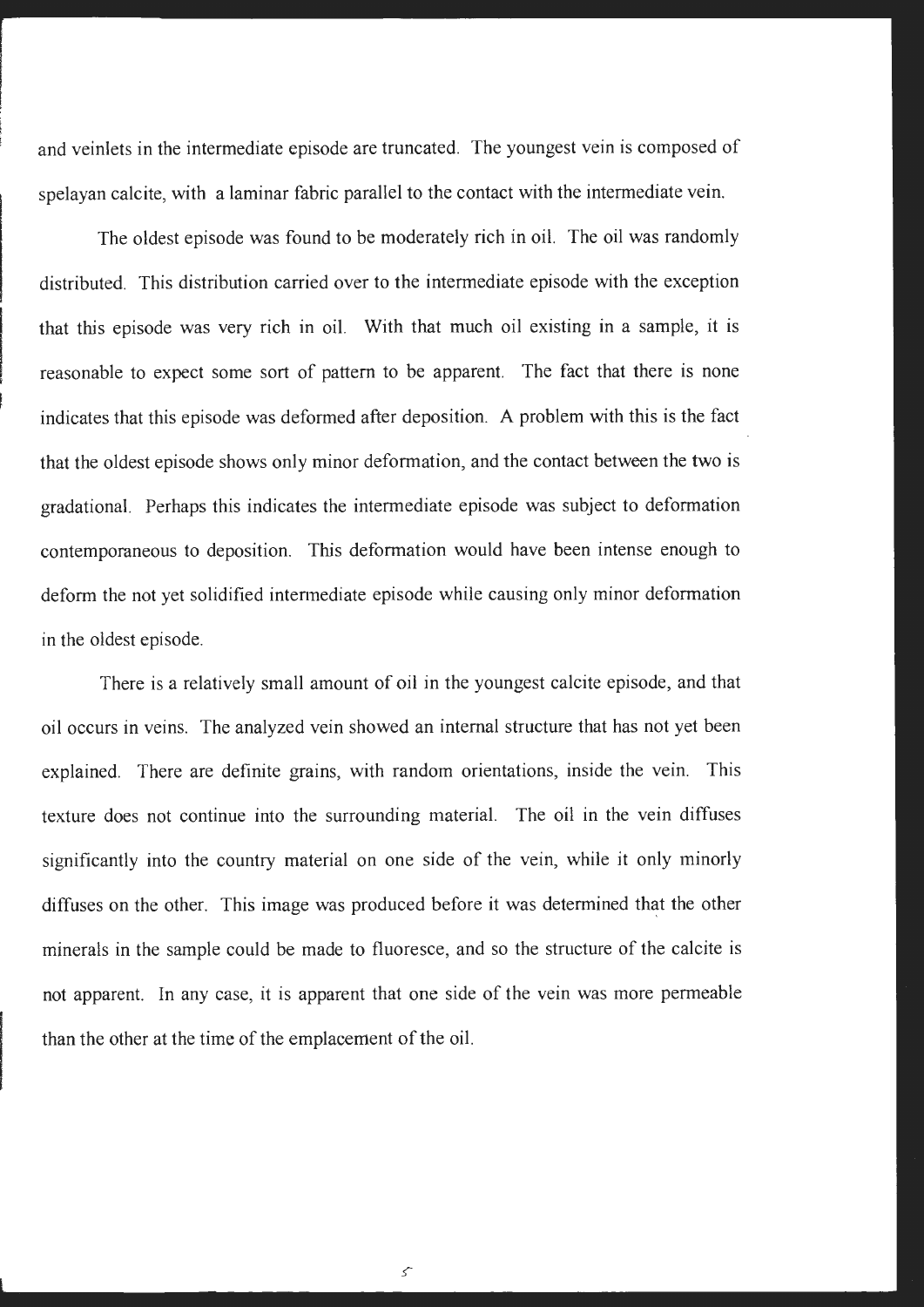### A2CV12/13

This vein has an average orientation of 209/86/NW, and a maximum aperture of IO+ cm. There is no evidence of movement along the vein. This vein is composed of one major episode of calcite emplacement. This calcite forms the matrix of a breccia in places, but commonly occurs as a solid mass on the surface of the vein.

Analysis of the calcite forming the matrix of the breccia indicates two major periods of fluid flow. The first was oil-rich, while the second was oil-poor. The oil in the older episode occurs as wavy laminae with an anastomosing texture. There are areas of high oil concentration in the younger episode, but the oil in them appears to have been derived from the older episode. This is hypothesized because the deposits occur in a roughly linear distribution parallel to the laminae in the older episode.

Analysis of the calcite outside of the breccia also indicates two episodes of fluid flow. In the earliest episode the oil is deposited in laminae. This laminae alternate between oilrich and oil-poor members. It is possible that a couplet consisting of one of each represents one minor episode of fluid flow. This observation is based on two observations. The first is that oil is immiscible in water, and the second is that oil is less dense than water. Therefore it stands to reason that if an oil-rich fluid were deposited it would separate into oil-rich and oil-poor members, with the oil-rich layer overlying the denser oil-poor layer. There are two problems with this hypothesis. The first is the unknown role of temperature. At high temperatures it is possible that the solubility of oil in water would increase. The other problem is the unknown composition of the oil. The lighter an oil is, the higher its solubility. Therefore it is possible that each laminae

6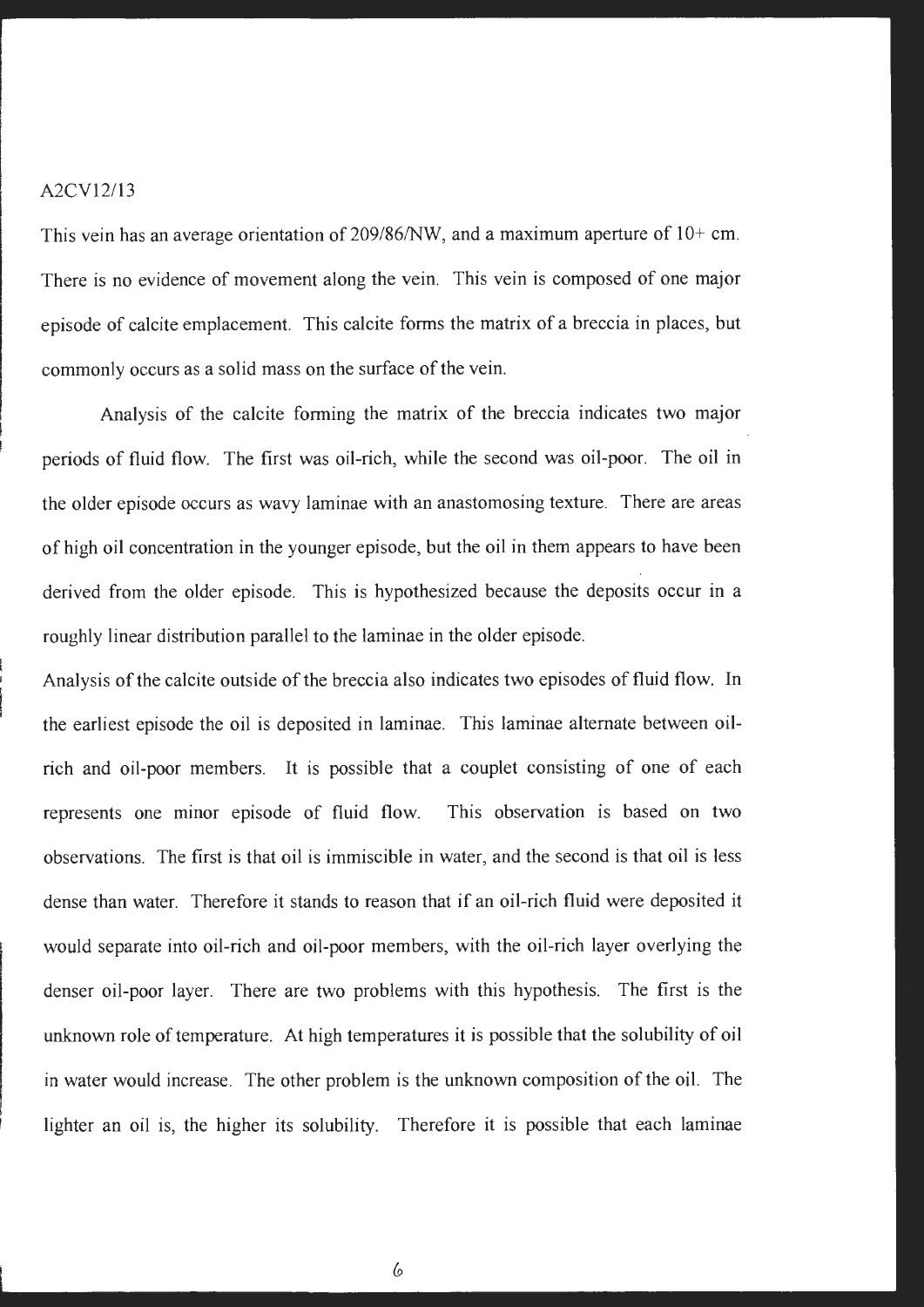represents an episode of minor fluid flow, with oil-rich laminae representing an oil-rich fluid and vice-versa.

The older episode is again cut by a younger oil-poor episode. There are minor amounts of oil in this episode, but this oil falls in a line with the laminae of the older episode. The laminae are wavy, indicating that they were likely deformed after deposition.

# A2CV18

The attitude of A2CV18 is highly variable. An average attitude is 270/75/N. This vein is relatively thin, with a maximum aperture of 3cm. However, the calcite grains in this sample are vary coarse, averaging 0.5cm. The calcite overlies a breccia whose clasts are derived from an earlier breccia. This phenomenon was relatively common, and indicates multiple episodes of movement along the fault from which the breccia was derived.

The most noticeable image collected from A2CV18 is that of a possible chevron fold. The fold is composed of laminae similar to those observed in A2CV12/13. This fold is overlain by a discontinuous but linear relatively oil-rich fabric. This fabric is undeformed, and therefore younger than the chevron fold. Another explanation of the possible fold is that it shows growth along a crystal face. This seems unlikely due to the nature of the laminae in the interior of the fold. They are more strongly deformed than the outlying laminae and do not exhibit the chevron-like shape. If this fold were actually due to crystal growth, it seems unlikely that the outer laminae would be so linear if they grew on top of such a deformed mass. It therefore seems more likely that the observed

7